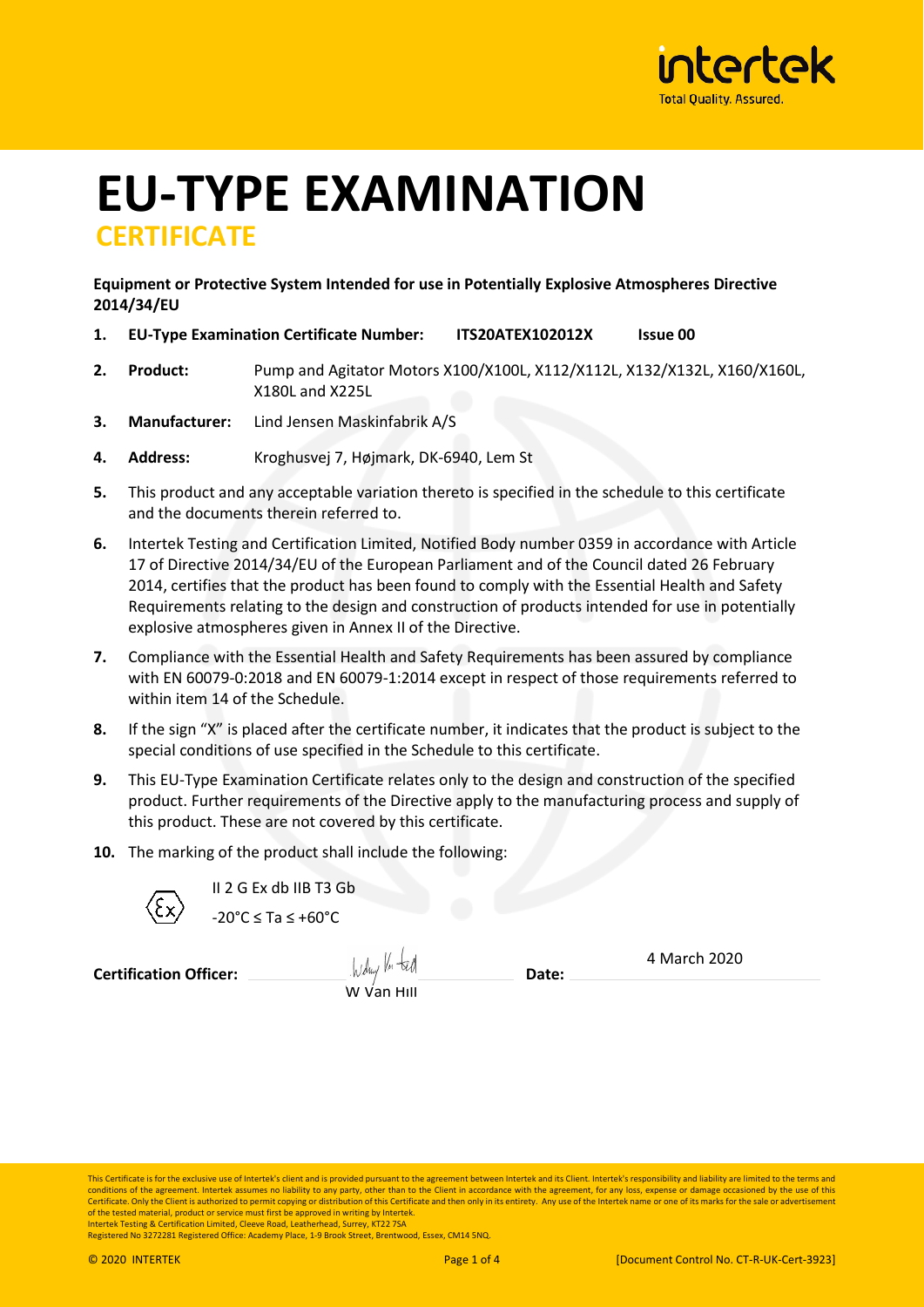

## **SCHEDULE:**

#### **EU-Type Examination Certificate Number: ITS20ATEX102012X Issue 00**

#### **11. Description of Equipment or Protective System**

Pump and Agitator Motors Type X100/X100L, X112/X112L, X132/X132L, X160/X160L, X180L and X225L are flameproof motors for submerged application at sewage/wastewater treatment plants and biogas plants for agitators/mixers/flow makers/submerged pumps. Range covered by this certificate is as follows:

#### **X100/X100L**

| Voltage [V]                            | 400V / 690V ±10%   | 480 V ±10% |  |
|----------------------------------------|--------------------|------------|--|
| Power [kW]                             | ≤3,0               | ≤3,0       |  |
| Frequency [Hz]                         | 50                 | 60         |  |
| Synchronous speed [min <sup>-1</sup> ] | 750-1000-1500-3000 |            |  |

#### **X112/X112L**

| Voltage [V]                            | 400V / 690V ±10%   | 480 V ±10%         |  |
|----------------------------------------|--------------------|--------------------|--|
| Power [kW]                             | ≤4.0               | ≤4.0               |  |
| Frequency [Hz]                         | 50                 | 60                 |  |
| Synchronous speed [min <sup>-1</sup> ] | 750-1000-1500-3000 | 900-1200-1800-3600 |  |

#### **X132/X132L**

| Voltage [V]                            | 400V / 690V ±10%   | 480 V ±10%         |  |
|----------------------------------------|--------------------|--------------------|--|
| Power [kW]                             | ≤7.5               | ≤7,5               |  |
| <b>Frequency [Hz]</b>                  | 50                 | 60                 |  |
| Synchronous speed [min <sup>-1</sup> ] | 750-1000-1500-3000 | 900-1200-1800-3600 |  |

## **X160/X160L**

| Voltage [V]                            | 400V / 690V ±10%   | 480 V ±10%         |  |
|----------------------------------------|--------------------|--------------------|--|
| Power [kW]                             | ≤18,5              | ≤18,5              |  |
| Frequency [Hz]                         | 50                 | 60                 |  |
| Synchronous speed [min <sup>-1</sup> ] | 750-1000-1500-3000 | 900-1200-1800-3600 |  |

**X180L**

| Voltage [V]                            | 400V / 690V ±10%                         | 480 V ±10% |  |
|----------------------------------------|------------------------------------------|------------|--|
| Power [kW]                             | ≤22.0                                    | ≤22.0      |  |
| Frequency [Hz]                         | 50                                       | 60         |  |
| Synchronous speed [min <sup>-1</sup> ] | 900-1200-1800-3600<br>750-1000-1500-3000 |            |  |

#### **X225L**

| Voltage [V]                            | 400V / 690V ±10%<br>480 V ±10% |                    |  |
|----------------------------------------|--------------------------------|--------------------|--|
| Power [kW]                             | ≤30                            | ≤30                |  |
| Frequency [Hz]                         | 50                             | 60                 |  |
| Synchronous speed [min <sup>-1</sup> ] | 750-1000-1500-3000             | 900-1200-1800-3600 |  |

This Certificate is for the exclusive use of Intertek's client and is provided pursuant to the agreement between Intertek and its Client. Intertek's responsibility and liability are limited to the terms and<br>conditions of t Certificate. Only the Client is authorized to permit copying or distribution of this Certificate and then only in its entirety. Any use of the Intertek name or one of its marks for the sale or advertisement of the tested material, product or service must first be approved in writing by Intertek. Intertek Testing & Certification Limited, Cleeve Road, Leatherhead, Surrey, KT22 7SA

Registered No 3272281 Registered Office: Academy Place, 1-9 Brook Street, Brentwood, Essex, CM14 5NQ.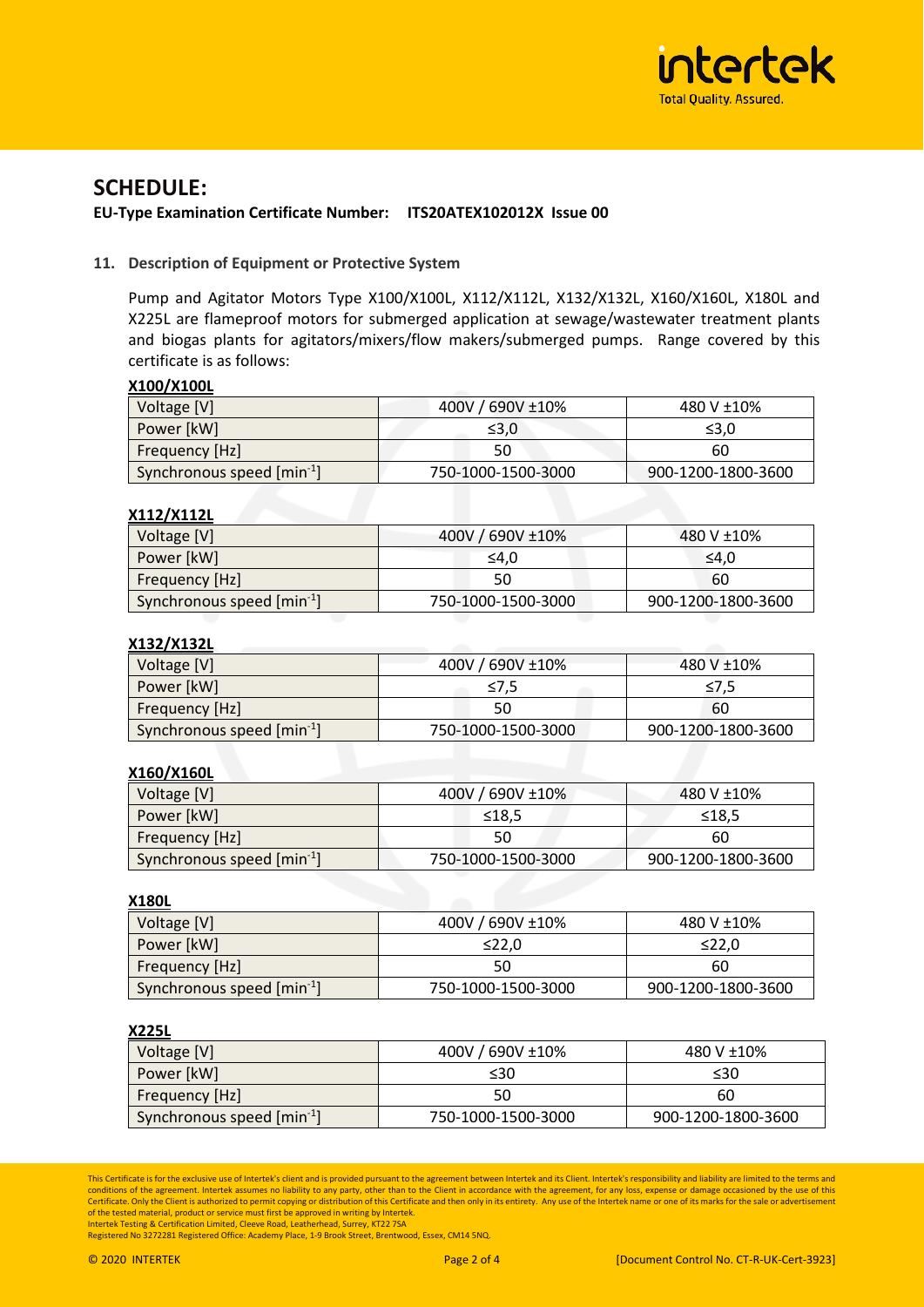

# **SCHEDULE:**

#### **EU-Type Examination Certificate Number: ITS20ATEX102012X Issue 00**

Motors are manufactured from cast iron with quality > 150 according to ISO 185 and consist of a frame, front flange (containing rotating shaft) and integrated terminal box. Both front flange and terminal box form a flameproof joint with the motor frame and are secured with hex head fasteners. The motor frame also include two threaded holes (M16 to M24 dependant on motor type) which are always fitted with blanking plugs.

Terminal box contains either one or two metric threaded entries (M25 to M40 dependant on motor type) which is supplied pre-wired using suitably certified Ex db IIB Gb or better cable glands.

The front flange of the motor includes an Ex d bushing feed through (certificate number PTB 00 ATEX 1066U) fitted through the flange wall and used for leakage control in the adjoining gearbox or oil chamber (gearbox/oil chamber must be classified as a non-hazardous area).

Internal earth point is provided in the terminal box and external earth is provided by the pre-wired metallic conduit type cable glands.

#### **12. Report Number**

Intertek Report: 101732951CHE-001 Dated: 03 March 2020.

#### **13. Special Conditions of Certification**

(a). Special Conditions of Use

• No modifications must be made to the flamepaths of the unit without consultation with the manufacturer.

• Use only fasteners of the following property class:

Bottom flange fasteners: 12.9 with minimum tensile strength of 1220MPa.

Terminal box fasteners: A4-80 – minimum tensile strength 800MPa.

- Temperatures at the cable entry or branching point could reach +107.97°C or +116.03°C respectively – suitably rated cable and cable entry devices must be utilised.
- The front flange of the motor must always be mounted to a non-hazardous area.
- (b). Conditions of Manufacture Routine Tests None.

#### **14. Essential Health and Safety Requirements (EHSRs)**

The relevant Essential Health and Safety Requirements (EHSRs) have been identified and assessed in Intertek Report: 101732951CHE-001 Dated: 03 March 2020.

Registered No 3272281 Registered Office: Academy Place, 1-9 Brook Street, Brentwood, Essex, CM14 5NQ.